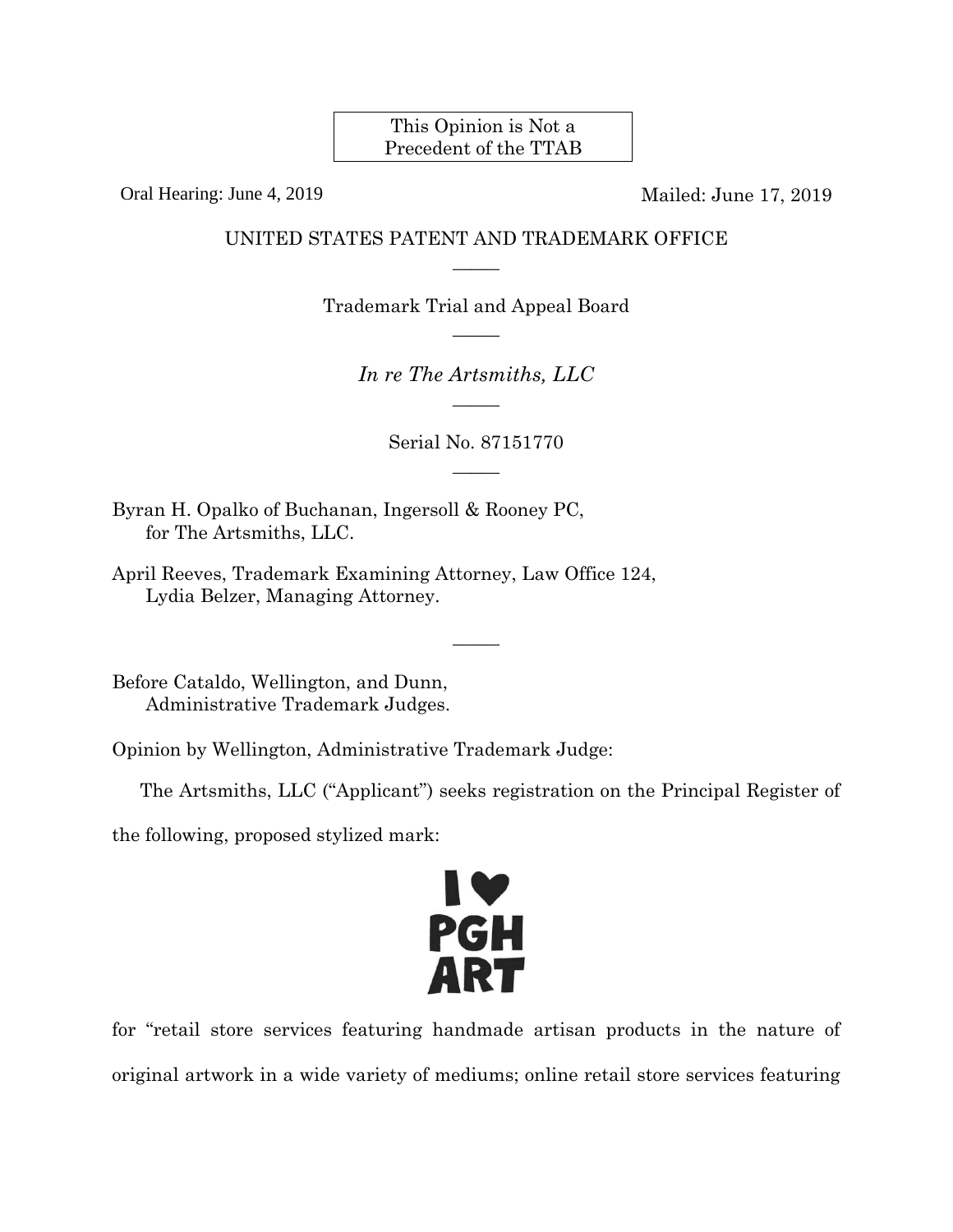1

handmade artisan products in the nature of artwork in a wide variety of mediums," in International Class 35.1

The Trademark Examining Attorney has refused registration of Applicant's proposed mark on the ground that it fails to function as a mark for the services identified in the application, pursuant to Sections 1, 2, 3, and 45 of the Trademark Act, 15 U.S.C. §§ 1051, 1052, 1053, and 1127.

When the Examining Attorney made the refusal final, Applicant appealed. Applicant and the Examining Attorney filed briefs and both sides presented oral argument during a hearing held on June 4, 2019. We affirm the refusal to register.

## **I. Failure to Function as a Mark**

It is axiomatic that an applied-for mark will be refused registration if it does not function as a source-identifier because "[b]efore there can be registration, there must be a trademark." *In re Roberts*, 87 USPQ2d 1474, 1478 (TTAB 2008) (quoting *In re Bose Corp*, 546 F.2d 893 , 192 USPQ 213, 215 (CCPA 1976)); *see also D.C. One Wholesaler, Inc. v. Chien*, 120 USPQ2d 1710, 1716 (TTAB 2016).

<sup>&</sup>lt;sup>1</sup> Application Serial No. 87151770 was filed on August 26, 2016 under Section 1(b) of the Trademark Act, 15 U.S.C. § 1051(b), on the basis of Applicant's claim of a bona fide intent to use of the proposed mark in commerce. The proposed mark was published for opposition and Applicant filed its Statement of Use (SOU), under Section 1(d) of the Trademark Act, 15 U.S.C. § 1051(d), on the basis of Applicant's claim of a first use of the proposed mark anywhere and in commerce on August 1, 2016. The refusal to register the mark for failure to function as a mark was raised after the filing of the SOU. See Trademark Manual of Examining Procedure § 1202 (2018) ("TMEP") ("Therefore, unless the drawing and description of the mark are dispositive of the failure to function without the need to consider a specimen, generally, no refusal on this basis will be issued in an intent-to-use application under §1(b) of the Trademark Act, 15 U.S.C. §1051(b), until the applicant has submitted a specimen(s) with an allegation of use (i.e., either an amendment to allege use under 15 U.S.C.  $$1051(c)$  or a statement of use under 15 U.S.C.  $$1051(d)$ .").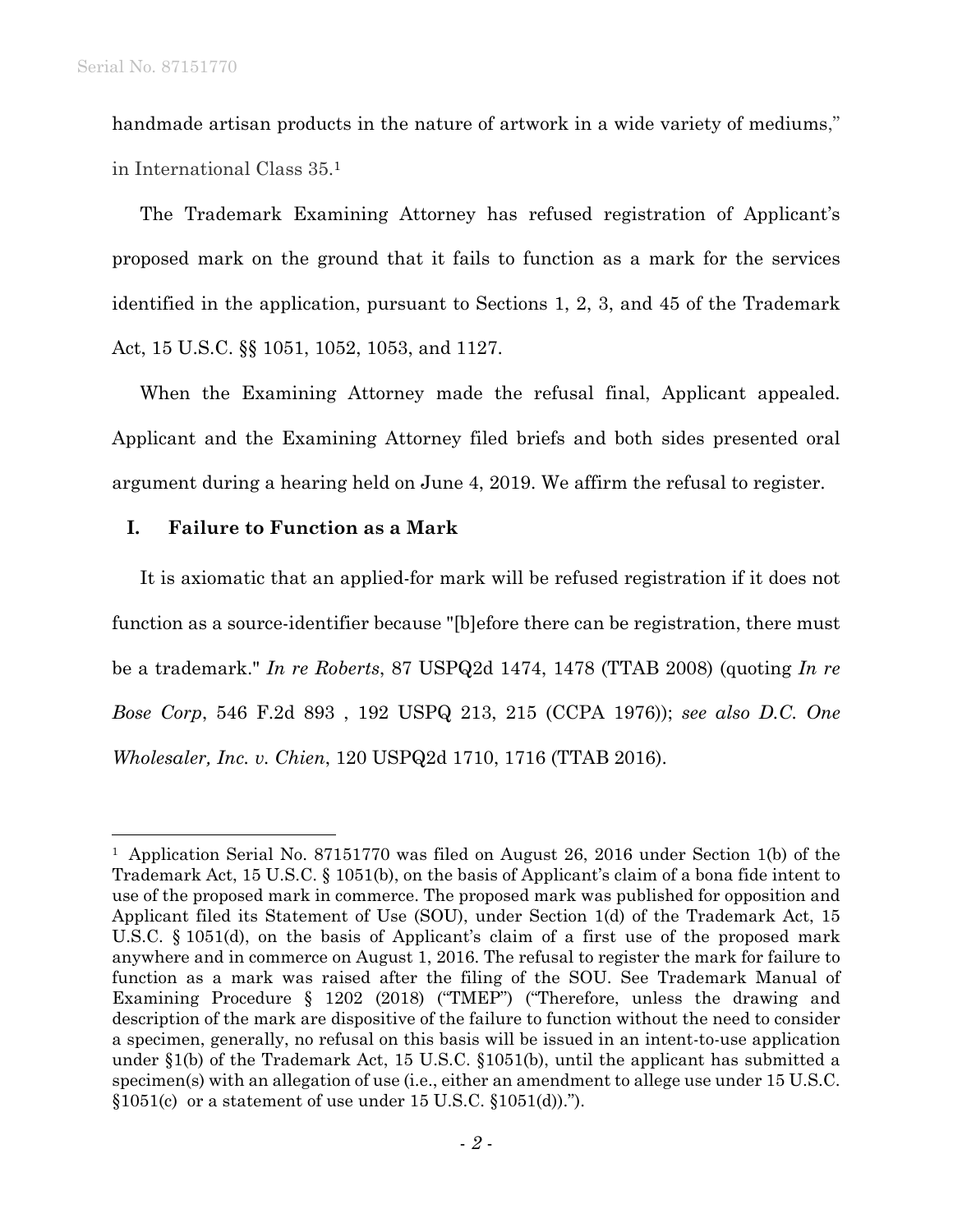A "service mark" is defined as any word, name, symbol, or device, or any combination thereof—

(1) used by a person …

(2) to identify and distinguish the services of one person, including a unique service, from the services of others and to indicate the source of the services, even if that source is unknown. …

Section 45 of the Trademark Act, 15 U.S.C. § 1127.

Section 2 of the Trademark Act, 15 U.S.C. § 1052 provides that, absent a specified

prohibition within the section, any "trademark" may be registered on the Principal

Register so long as it functions as a trademark, i.e., it indicates source:

No trademark by which the goods of the applicant may be distinguished from the goods of others shall be refused registration on the principal register on account of its nature unless …

With the above in mind, it is clear that not every word or symbol which appears

in connection with an entity's services functions as a service mark. *In re Safariland* 

*Hunting Corp.*, 24 USPQ2d 1380, 1381 (TTAB 1992); *In re Remington Prods. Inc.*, 3

USPQ2d 1714, 1715 (TTAB 1987). Rather, as we explained in a recent decision:

. . . a threshold issue in some cases (like this one) is whether the phrase in question in fact functions to identify the source of the services recited in the application and distinguish them from the services of others or, instead, would be perceived merely as communicating the ordinary meaning of the words to consumers.

*In re Wal-Mart Stores, Inc.*, 129 USPQ2d 1148, 1152 (TTAB 2019). In *Wal-Mart*, the Board held that the phrase INVESTING IN AMERICAN JOBS would be perceived by consumers as "merely an informational statement" because it is one that "would ordinarily be used in business or industry, or by certain segments of the public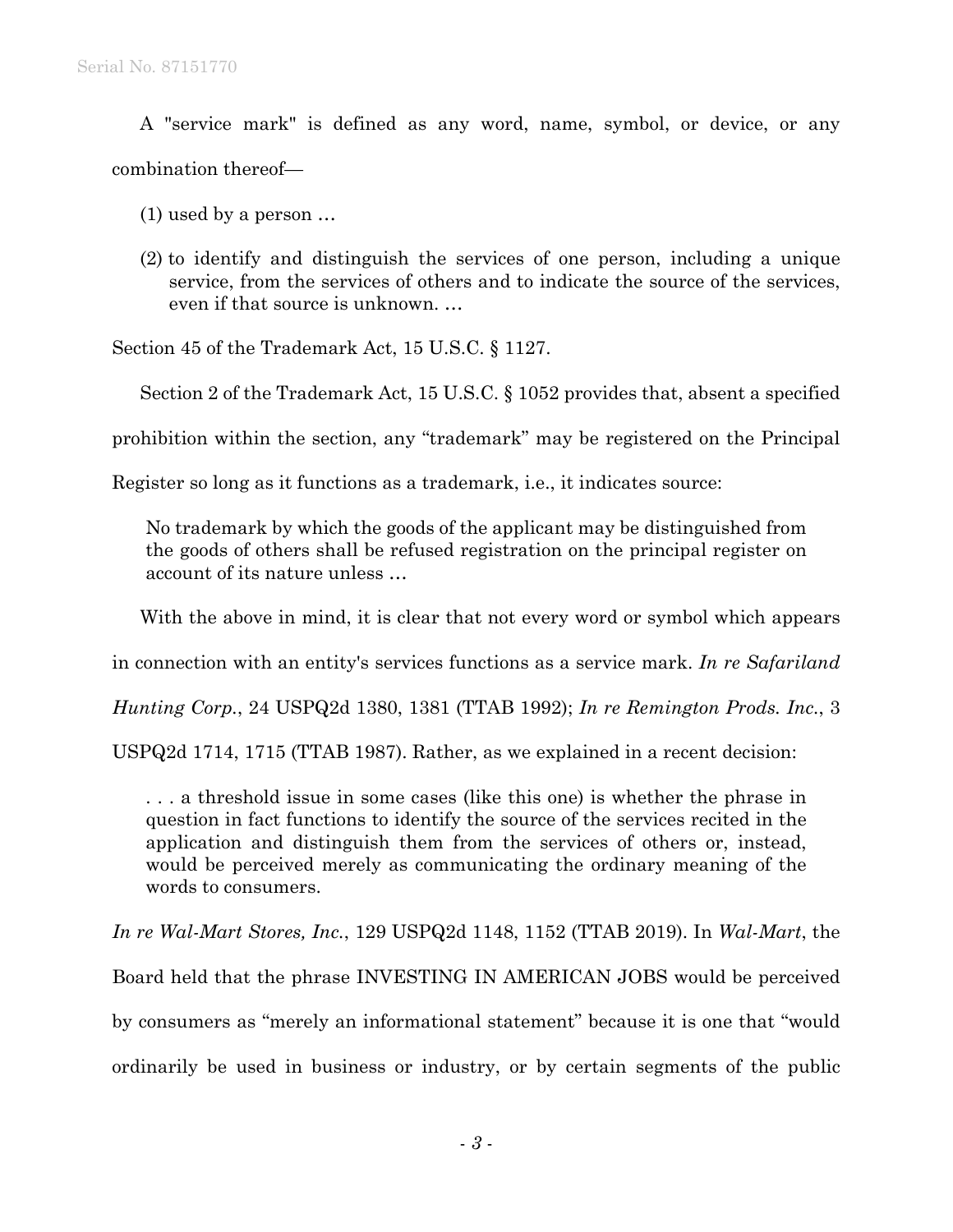generally, to convey support for American-made goods." *Id.*; *see also In re Remington Prods., Inc.* , 3 USPQ2d 1714, 1715-16 (TTAB 1987) (holding PROUDLY MADE IN USA not registrable for electric shavers because the mark would be perceived merely as a common message encouraging the purchase of domestic- made products).

The Examining Attorney, here, asserts that "because consumers are accustomed to seeing 'I [heart] PGH' and 'PGH ART' (and minor variations) commonly used in everyday speech by many different sources, consumers would not perceive [the proposed mark] as a mark identifying the source of applicant's services," and thus consumers will view the mark as "as only conveying an informational message, specifically, a message of enthusiasm or support for artists and the arts scene in Pittsburgh."2 In support, she submitted evidence showing various third parties using the expression "I [a heart shape] PGH," as well as evidence that the city of Pittsburgh has a known arts scene.<sup>3</sup> Some examples include:

<sup>2 6</sup> TTABVUE 8.

<sup>3</sup> Attached to Office Actions issued on September 10, 2017 and April 10, 2018.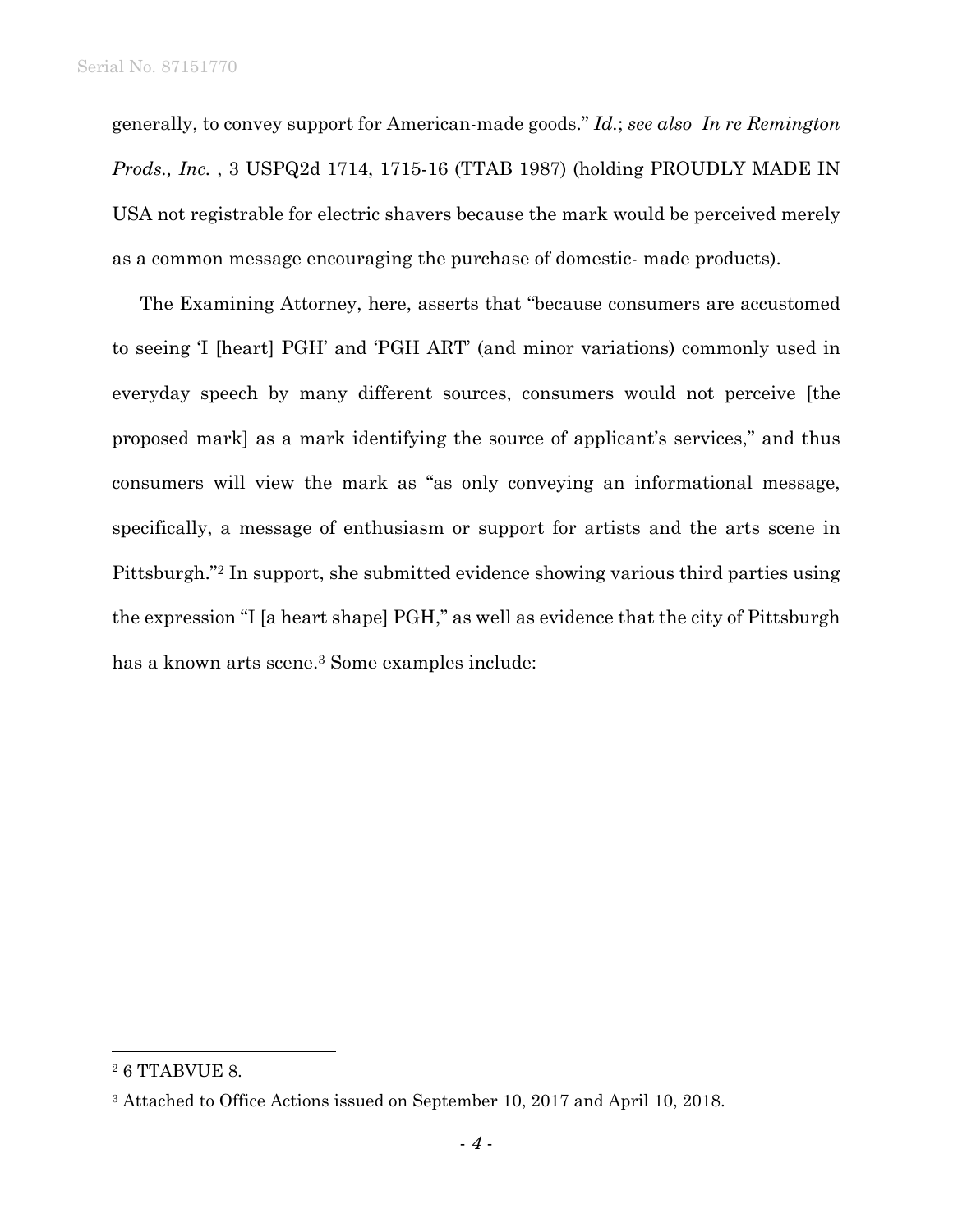

<sup>4</sup> Office Action issued on September 10, 2017, at TSDR p. 3.

<sup>5</sup> Office Action issue on April 10, 2018, at TSDR pp. 73.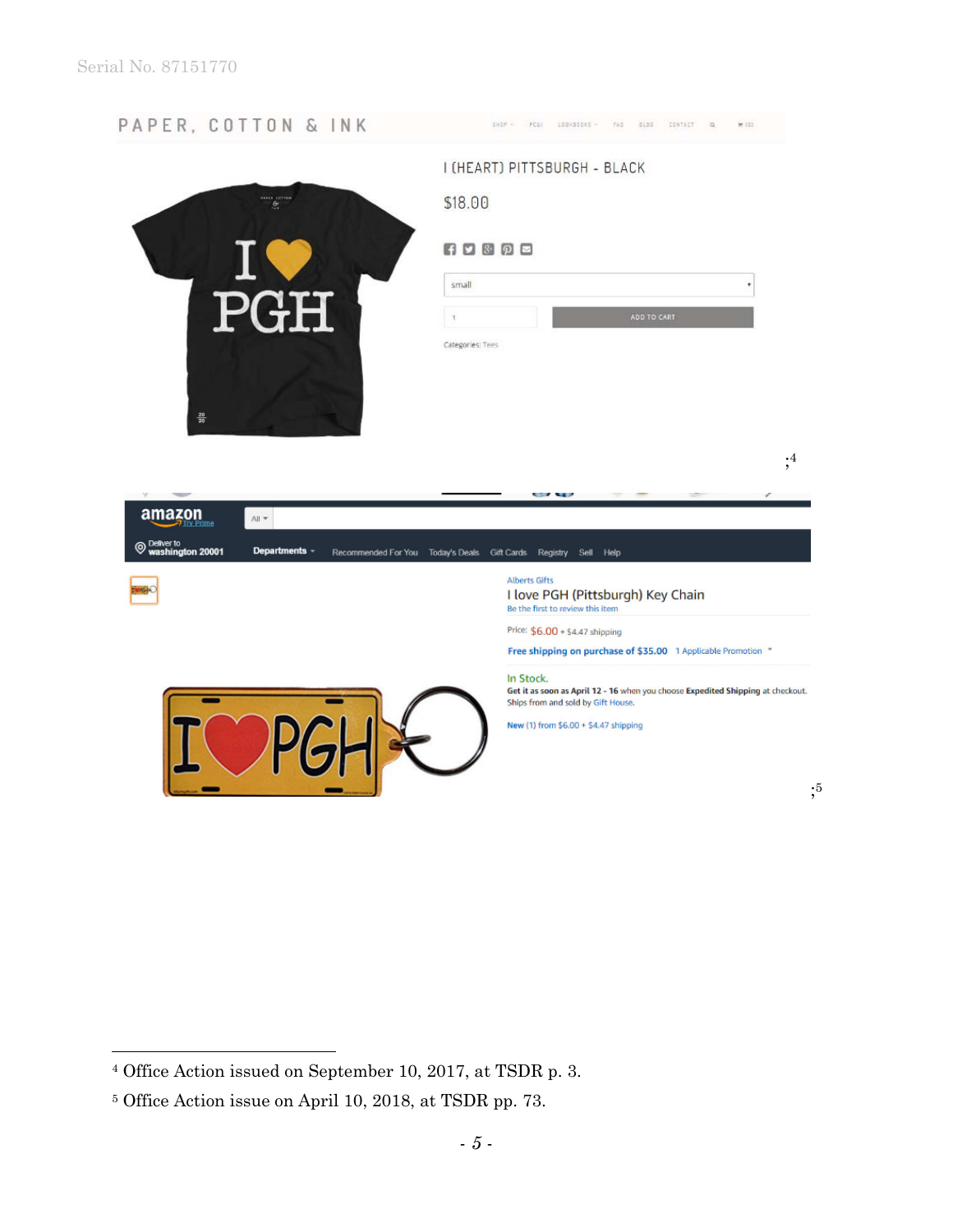

The record clearly shows that use of "I [heart-shaped designed] PGH" will be clearly understood as an expression of support for the city of Pittsburgh. Indeed, a website called "I[heart]PGH" (www.iheartpgh.com) exists and describes itself as a blog that "was started as a way to share all of the great stuff happening here in Pittsburgh."7

The evidence also reflects that the city of Pittsburgh has a known, thriving arts community. An article "Study looks at Pgh's arts 'ecosystem,'" from the Pittsburgh Courier discusses the "state of the arts in Allegheny County" and Pittsburgh region;8 and a website expressing the opinion that when it comes to "sports, art, food or music,

<sup>6</sup> Id., TSDR p. 84.

<sup>7</sup> Id., TSDR p. 61.

<sup>8</sup> Id., TSDR p. 17-20.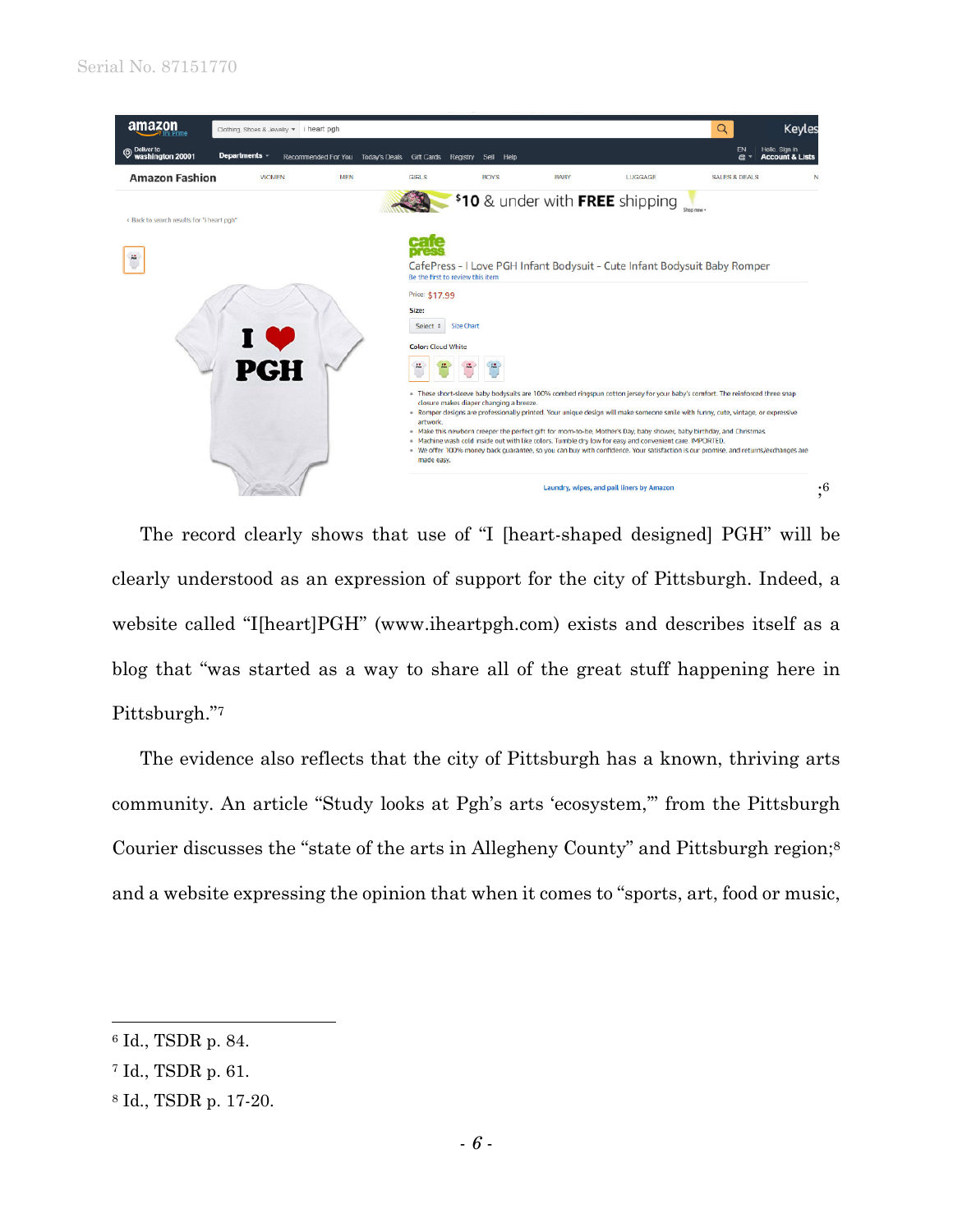Pittsburgh has so much to offer."9 Third-parties use the term "PGH Art(s)" as a reference to the Pittsburgh arts community.10

Applicant acknowledges the aforementioned evidence of third-party use of "I [heart] PGH" and "I [heart] Pittsburgh," as well as that of "Pgh Art" and "Pittsburgh Art," in various formatives.<sup>11</sup> However, Applicant points out that the Examining Attorney "found absolutely no use" of "I [heart] PGH ART" or "I [heart] Pittsburgh Art."12 Applicant concludes that this "proves that Applicant's mark … is not only not in common use, but it is not used at all in any formative, let alone the specific stylized logo form applied for by Applicant."13

The fact that there is no evidence of third-party use of Applicant's proposed mark is not determinative as to how the public will perceive the phrase. The evidence shows that "I [heart] PGH" is a fairly common phrase that will be immediately understood as merely expressing an affinity for the city of Pittsburgh. The addition of ART to this phrase merely extends or narrows this expression of support to the Pittsburgh art scene. The evidence also shows Pittsburgh has a celebrated arts community that is sometimes referred to as "PGH ART(S)" – thus the phrase "I [heart] PGH ART" will be perceived as a pronouncement of admiration for that community. In the context of Applicant's retail store services featuring the sale of handmade artwork that includes

12 Id.

 $\overline{a}$ 

13 Id.

<sup>9</sup> Id., TSDR p. 69.

<sup>10</sup> See, *e.g.*, Id*.*, TSDR p. 39.

 $^{11}$  7 TTABVUE 4.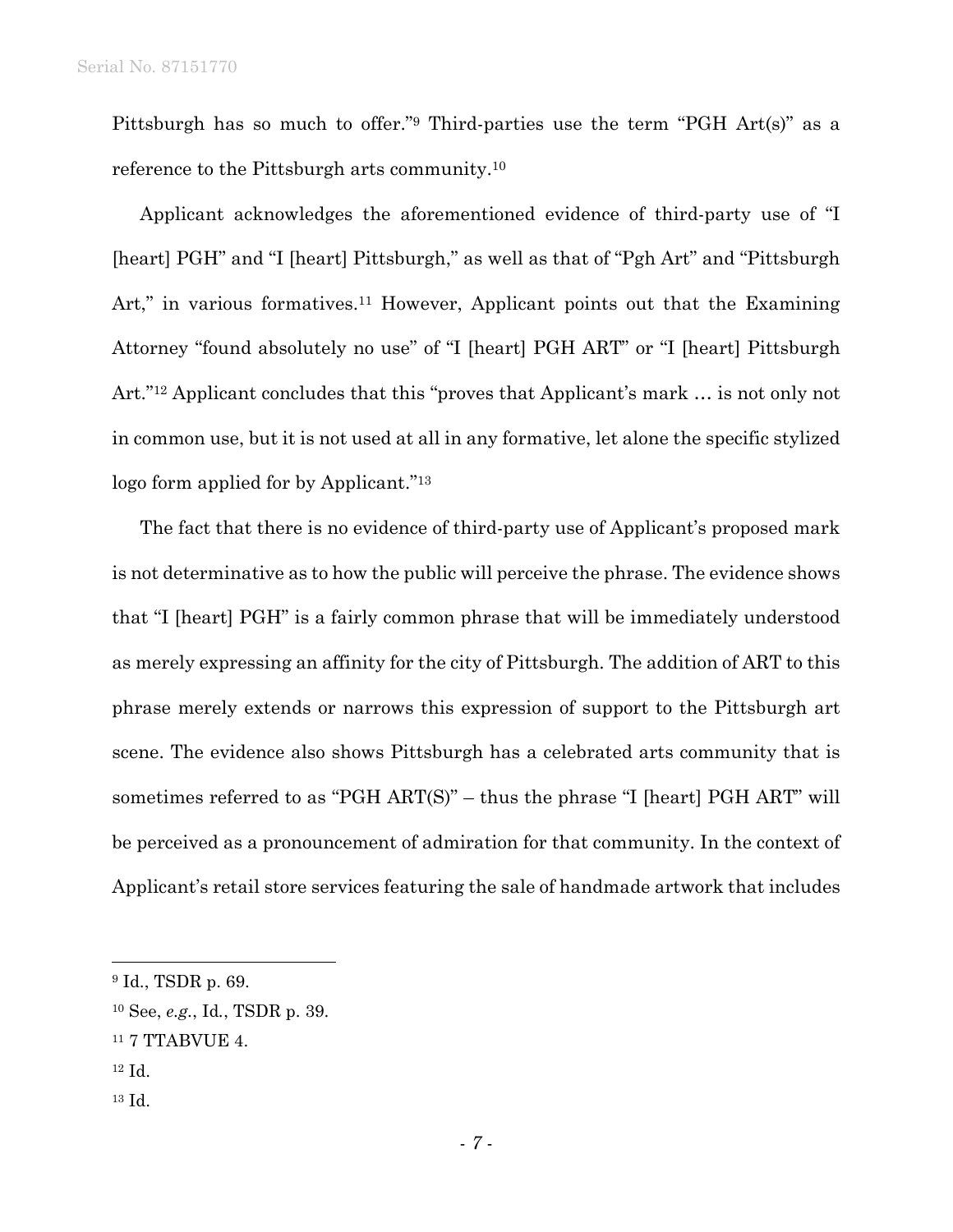works from artisans of Pittsburgh, consumers' previous exposure to "I [heart] PGH" and "PGH ART(S)" will predispose them to viewing the proposed mark "I [heart] PGH ARTS" as merely an expression of the store's support for the Pittsburgh arts community.

Applicant asserts that it displays its "logo" in a "conspicuous location where it is readily noticed by consumers … as a source identifier of Applicant's retail store services."14 Applicant's proposed mark appears in the bottom left corner of the specimen (described as a "brochure" in Applicant's statement of use):

<sup>14 7</sup> TTABVUE 3.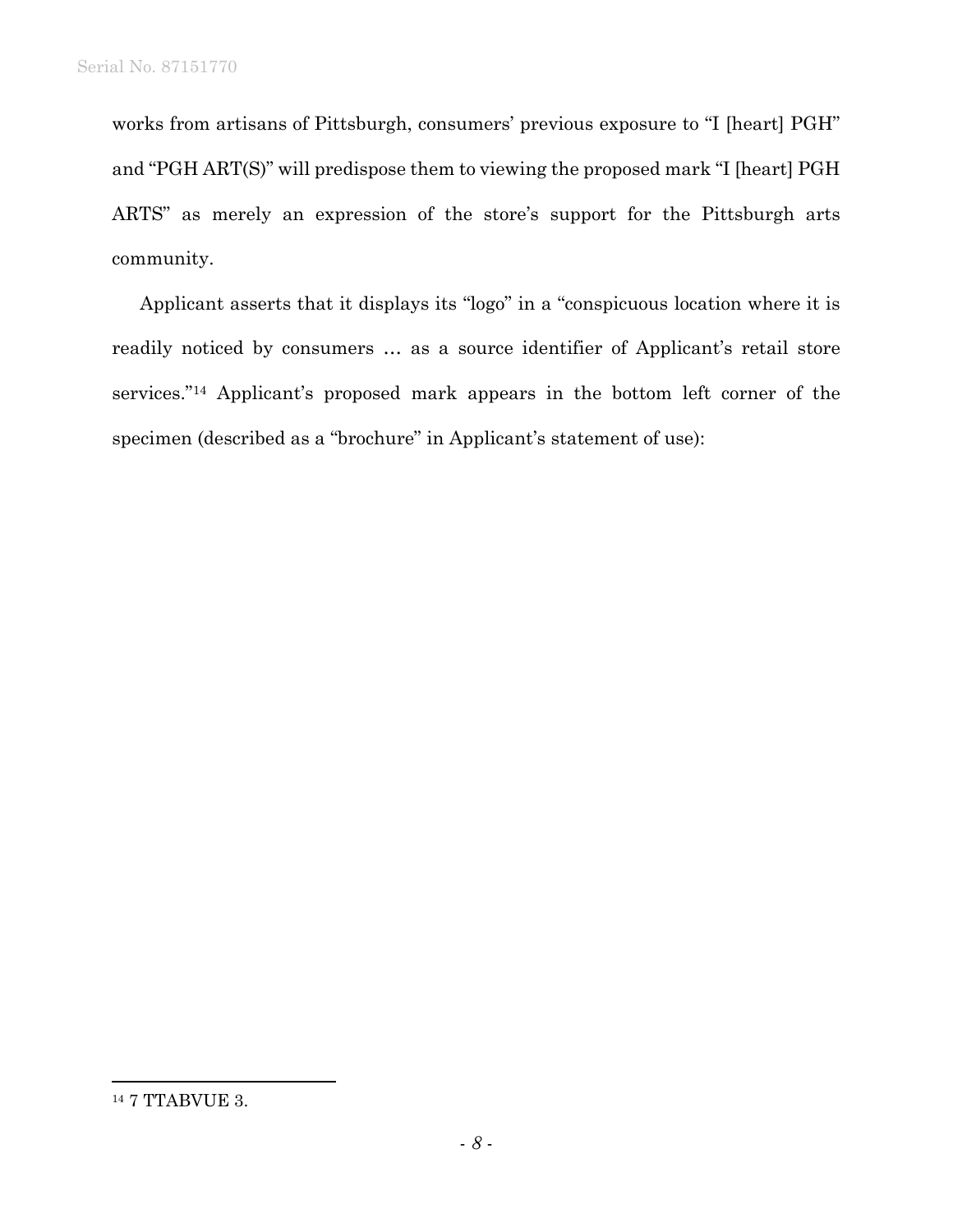

However, we agree with the Examining Attorney's analysis that the "placement [of "I [heart] PGH ART"] on the specimen enhances the perception of the applied-for mark as informational because the mark is removed from the description of applicant's retail services, and more closely associated with written matter that gives information about the arts and cultural center as a whole."16 That is, consumers viewing the proposed mark and the adjoining wording ("Shop local. Shop Pittsburgh. Shop Handmade.") in conjunction with the entirety of specimen are likely to "see the

<sup>15</sup> Specimen filed with Statement of Use on July 25, 2017.

<sup>16 6</sup> TTABVUE 9.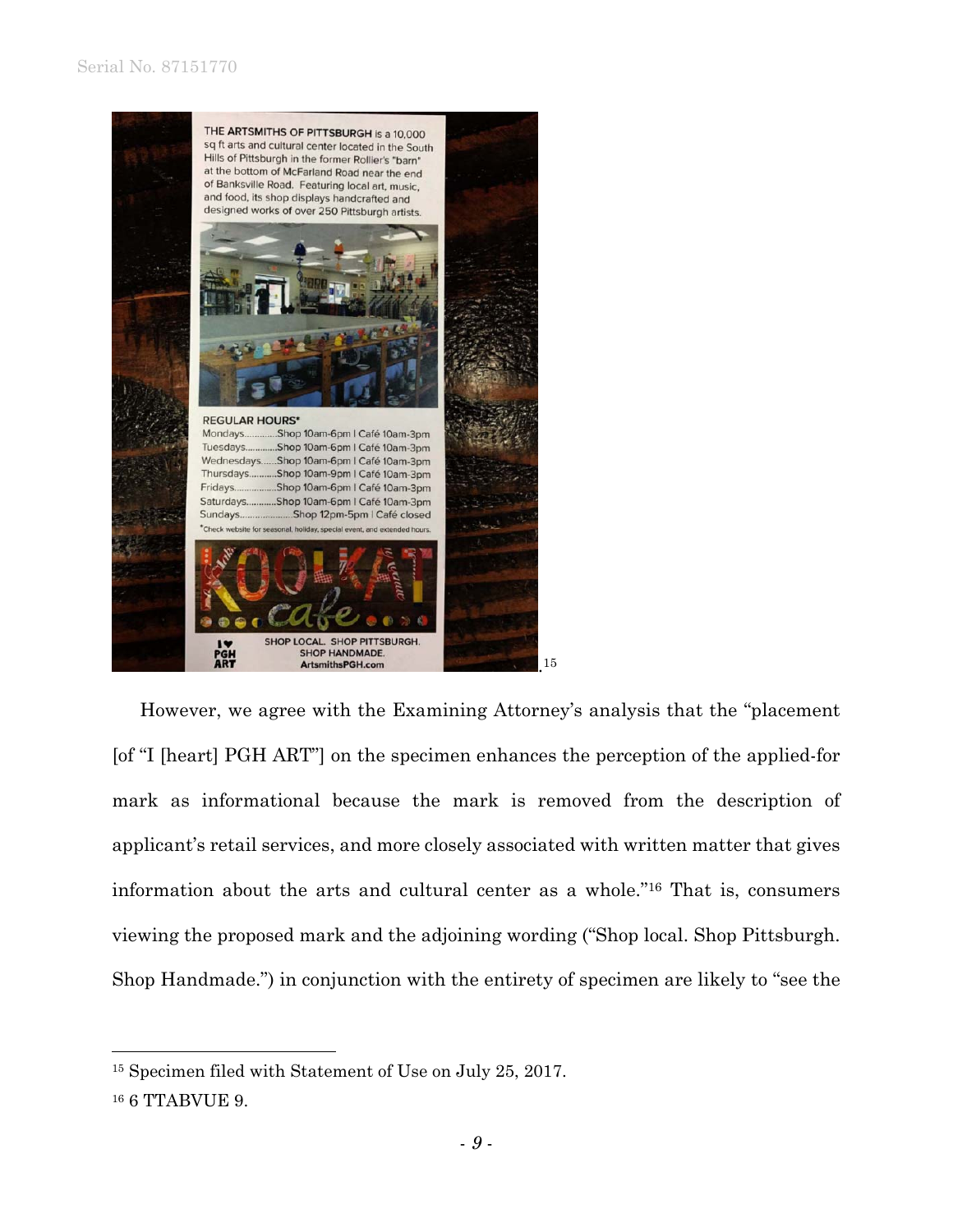applied-for mark as an additional element of informational matter about the arts and cultural center, namely, as a message of enthusiasm or support for the Pittsburgh art and Pittsburgh artists featured in the center."17

Finally, we note Applicant's reliance on 29 third-party registrations that it submitted showing registration of marks comprising "I [heart]" and additional matter.18 Over half these registrations involve the mark "I [heart] NY" and are owned by the New York State Department of Economic Development, a state governmental agency, and a small number of those registrations are based on acquired distinctiveness. We further note that many of the other registrations contain additional matter, e.g., a design of a hot dog, a design of a pretzel, a fanciful chef, etc., that could help distinguish those marks from being viewed as merely informational slogans of support. In contrast, we hasten to point out that the font or style of lettering employed in Applicant's proposed mark is hardly unique, not particularly distinctive, and certainly does not create a separate commercial impression. In any event, as the Examining Attorney pointed out, we have long held and it is well settled that each case must be decided on its own facts and record; when it comes to questions of fact, the Board cannot be bound by prior decisions that involved different records. *See In re Nett Designs, Inc.*, 236 F. 3d 1339, 1342, 57 USPQ2d 1564, 1566 (Fed. Cir. 2001); *In re Datapipe, Inc.*, 111 USPQ2d 1330, 1336 (TTAB 2014).

<sup>17</sup> Id.

<sup>18</sup> Attached to Applicant's response filed